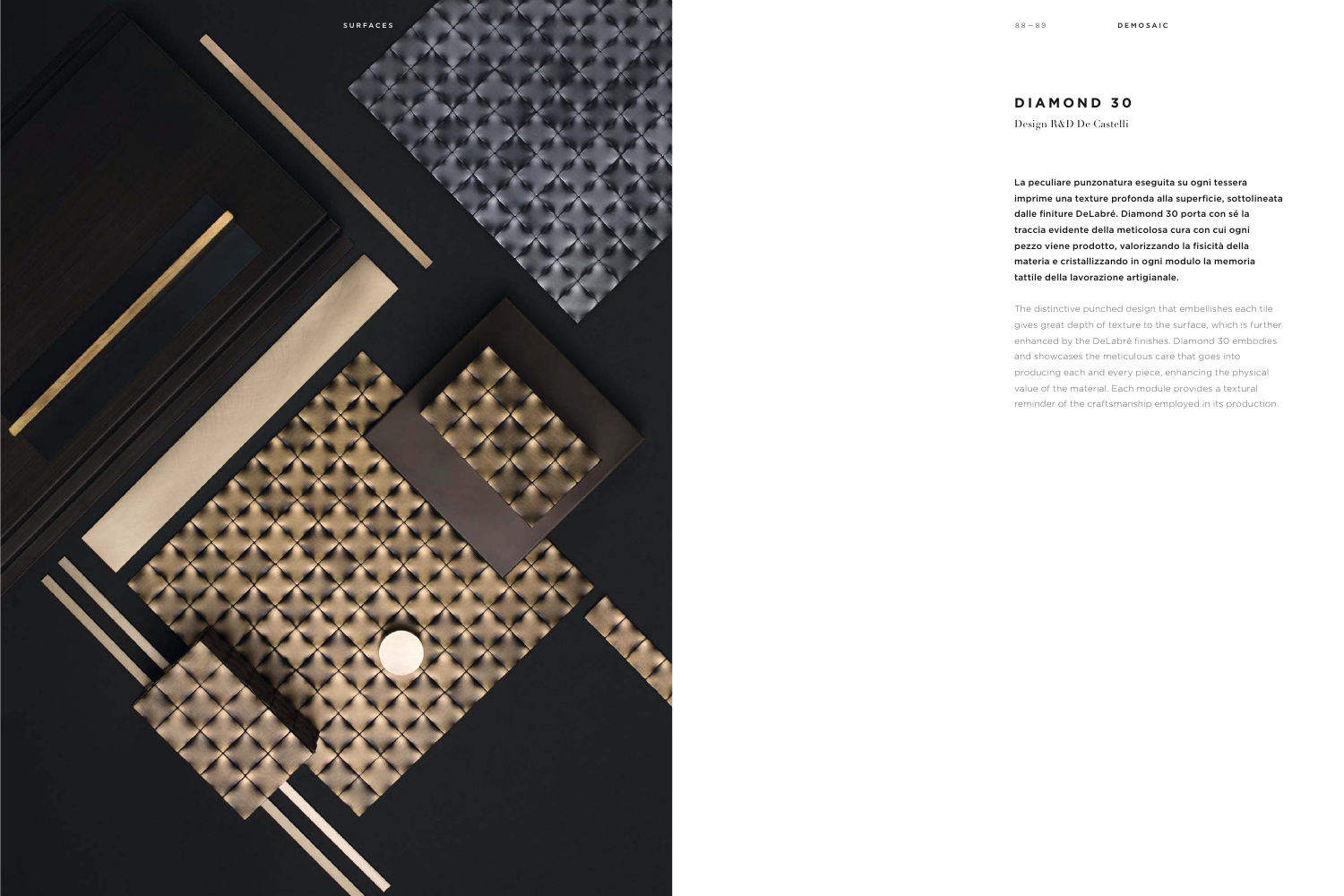## **DIAMOND 30**

Butt-jointed mosaic with punched square tiles. The brass, copper and stainless-steel tiles are pre- assembled on a fiberglass mesh to form a panel which is suitable for wall or floor installation.  $\sqrt{33.5x33.5 \text{ cm}}$ 

Mosaico a giunto unito con tessere quadrate punzonate. Le tessere in ottone, rame e acciaio inox sono preassemblate su rete in fibra di vetro a formare una mattonella, idonea per l'installazione a parete o a pavimento.

> 12-13,3  $KG / M<sup>2</sup>$

VAI ALLE PAGINE TECNICHE. PAG. 173 PLEASE SEE DATA SHEETS. PP. 173

SPESSORE THICKNESS

 $\downarrow$ 





DIMENSIONI DIMENSIONS

> MONTATO SU RETE IN FIBRA DI VETRO APPLIED ON FIBERGLASS NET

4 mm

PER TUTTI I MODULI FOR ALL FORMATS

DCS708

PESO WEIGHT

 $\left(\kappa\right)$ 



SOLO PARETE \* WALL ONLY









\*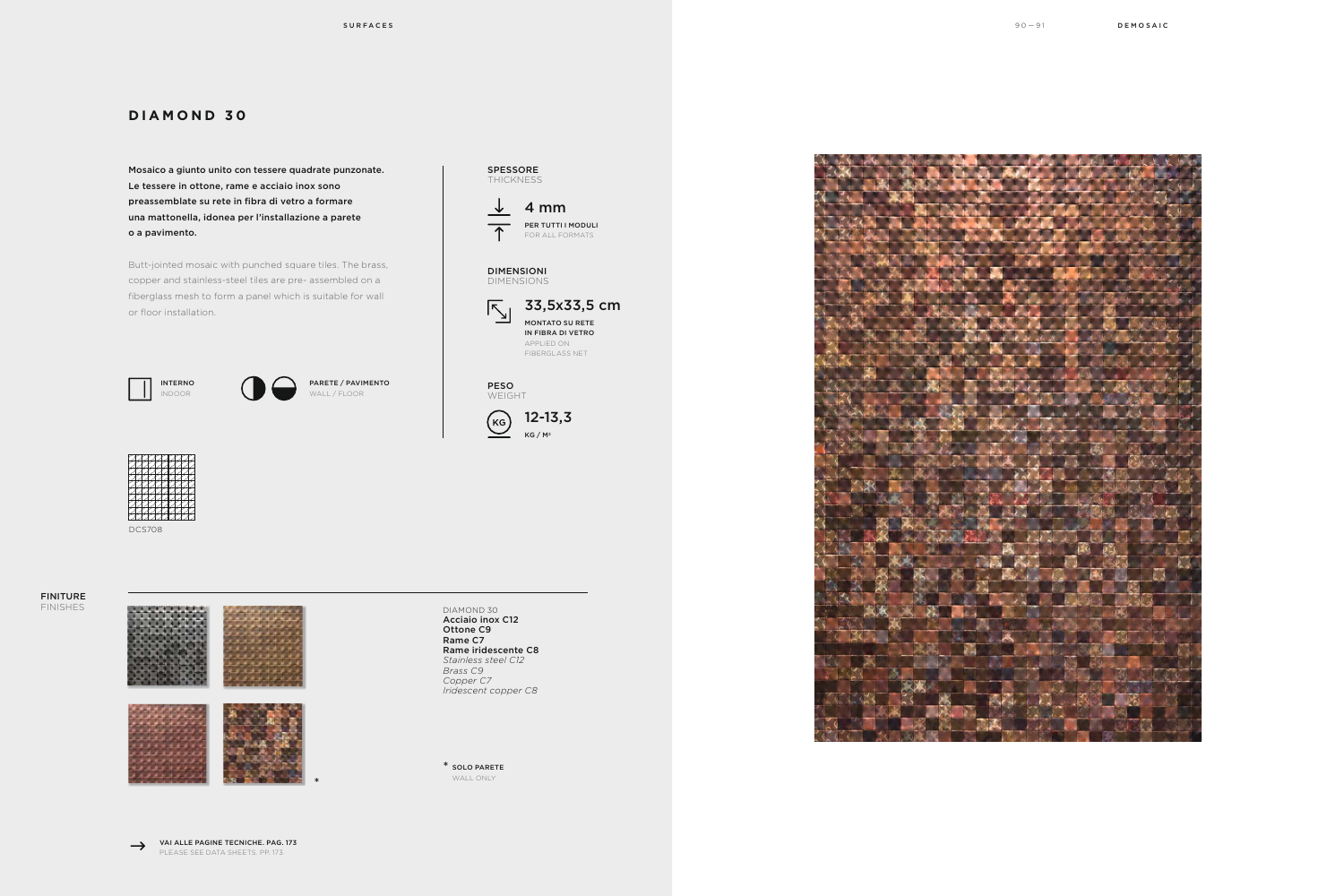



Diamond 30 Stainless steel Diamond 30 Brass